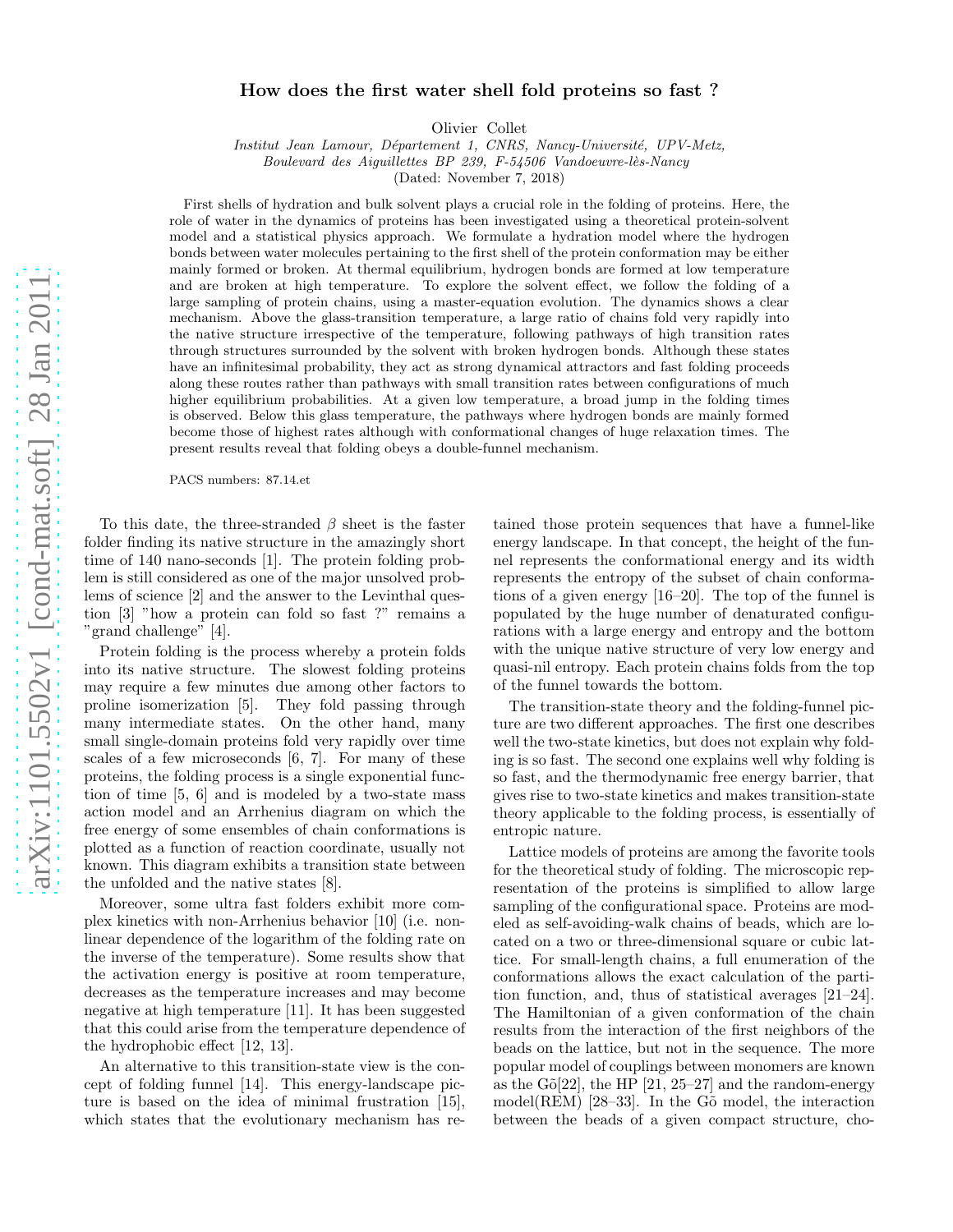sen as the native conformation, is set to -1 and all the other couplings to 0. In the HP model, the sequence of the protein is given in terms of a series of hydrophobic (H) or polar (P) residues and the coupling between two hydrophobic beads is set to -1 and that involving at least one polar monomers to 0. In the REM, a matrix of couplings between all pairs of residues is constructed by drawing random numbers from a Gaussian distribution.

Despite the numerous results obtained with such models, they fail to reproduce a fundamental feature of a protein : its cold denaturation. This mechanism is associated to the loss of stability of the native structure upon cooling down the system [34–36]. For half a century, it has been well known that water plays a crucial role in the mechanism of folding [37–39] and an understanding of cold denaturation requires a finer model of the solvent than the temperature-independent attractive parameters used in G<sub>0</sub>, HP or REM. Some recent refinements of the models, including temperature dependence of the hydrophobic effect, have allowed to model the cold transition [24, 40–42] to be described.

As the physics of protein folding proceeds in water and the interactions of the protein chemical groups are solvent mediated, the representation of the solvent is of great importance [43]. The hydrophobic effect is an active field of research by itself [44–48]. It represents the tendency of water to exclude nonpolar solutes. It results from a disruption of the network of hydrogen bonds between water molecules caused by the transfer of an nonpolar solute into water. The energy variation of this process is favorable at room temperature, whereas the entropy cost leads to a large positive free energy of transfer. In addition, the physics of the solvent-mediated interactions of the protein may be captured by studying the interaction of two nonpolar solutes immersed in water [43]. This prototypical interaction can be handled by averaging e.g. the degrees of freedom of the solvent in the free-energy function of two methane solutes in explicit water [49, 50]. The profile of the free energy as a function of the distance between the two methane solutes shows a deep minimum for the contact distance between the two molecules and another one, less pronounced when they are separated by a distance slightly smaller than one solvent molecule diameter. A maximum, higher than the free energy of the two isolated solutes arises between these two configurations. This maximum is known as the desolvation barrier. As the temperature increases, the contact between the nonpolar solutes becomes more favorable as the desolvation barrier is reduced. This barrier tends to favor a high thermodynamic cooperativity of the model in contrast with a model without desolvation barrier [51, 52]. It has also been shown that the physics behind this barrier is responsible for the large diversity in the folding rates, similar to what is observed experimentally [53]

Moreover, recent experimental work has shown that structural fluctuations of the solvent may control structural fluctuations of the protein [54–58]. It has also been observed that motion of hydration water drives protein dynamics [59]. This could be responsible for the proteinsolvent dynamical transition connected with the liquid glass transition of hydration water [60]. These results show the importance of the degrees of freedom of the hydration first shell for the dynamics of the proteins. A theoretical model of the hydrophobic effect introduced by Muller [61] and extended by Lee and Graziano [62] allows to separate the contribution of the hydrogen bonds of the first shell and that of the bulk water. The basic idea stems from the result that the hydration of nonpolar solutes presents a large entropy cost and a small favorable energy. The hydrogen bond breakage in the bulk is considered as a two-state equilibrium between the formed and the broken hydrogen bonds. The equilibrium constant between the two states is related to the fraction of formed hydrogen bonds and to the difference in enthalpy and the ratio of degeneracy resulting from the breaking of one hydrogen bond. A similar description is used for to the water molecules of the first shell. It considers that the thermodynamics of a broken hydrogen bond in the first shell is the same than that in the bulk and gives a picture of the hydrophobic effect based on the enthalpy gain and entropy cost arising from the creation of a bond in both situations. A little bit later, Lee and Graziano [62] pointed out that the energy associated to a broken hydrogen bond is not the same for a water molecule of the first shell and for one of the bulk. The presence of an nonpolar solute induces the breakage of a hydrogen bond of the first shell, leading to a more unfavorable energy than the same event in the bulk. The two-state model of the hydrophobic effect has been applied [63] to the twodimensional Mercedes-Benz model of water [64, 65]. As a result, they give a spectrum where the non-degenerated ground state is for the formed hydrogen bond in the first shell and the highly degenerated states for the broken hydrogen bond in the first shell corresponds to the larger value of the spectrum. The energies and the degeneracies of the formed or broken bonds in the bulk are found between the two previously described.

In this paper, this picture has been reduced further by gathering together the two close energy levels associated to the broken and formed hydrogen bonds of bulk water [40] and has been applied to a lattice model of protein to study the effect of the first shell on the protein dynamics. Aside from the hydrophobic model itself, how the solvent is simulated has a significant impact on the energy landscape of the protein. Explicit solvent models are very computationally expensive [66]. Implicit solvent models have been developed to take into account the solvent as a mean field effect [67–73]. Yet, results obtained from explicit simulations do not always agree with those from implicit models [74, 75]. Up until now, the strategy to follow the kinetics of the proteins consisted in averaging the degrees of freedom of the solvent by calculating the free energy of solvation of each protein structure and the transition rates between two protein conformations. The system evolves along effective routes made of conformations surrounded by an averaged solvent.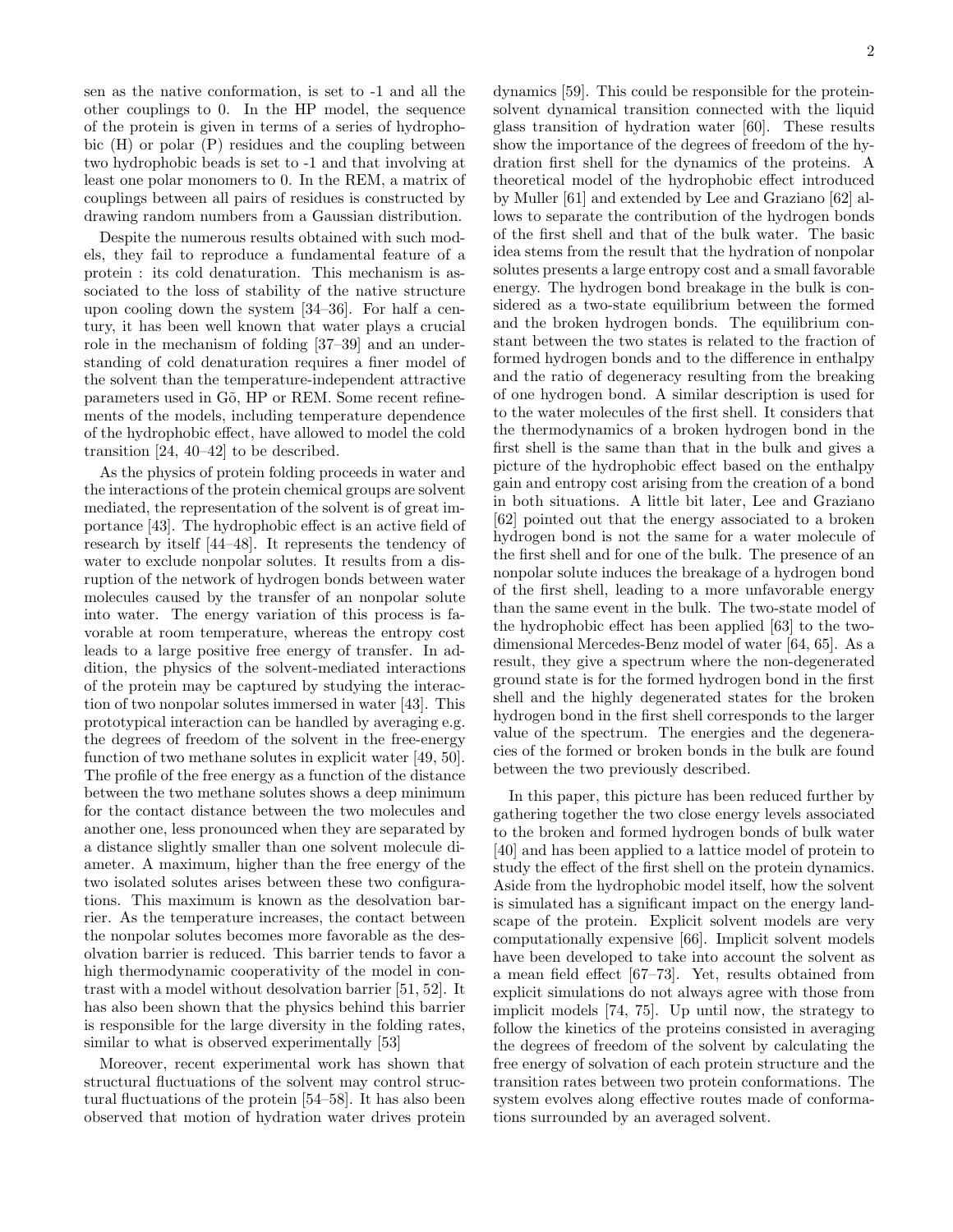Here, as the solvent model allows it, we have calculated the rate between two protein-solvent microscopic configurations and grouped together some equivalent transitions. The physical pathways are microscopic routes in the protein and the solvent configurational space, not "mean" routes in the conformational space of the protein surrounded by an effective solvent.

The dynamics of a large set of chains in the solvent is calculated using a master equation evolution. In the spirit of the concept of folding funnel [14, 16, 17, 19], a picture of the folding in terms of two surfaces, depending on the state of the hydrogen bonds of the first shell solvent, drawn in an entropy-energy plot, is given. The mechanisms responsible for the fast folding and the glass transition are detailed in the body of the paper. In the first part, the protein and the solvent models are described. In the second part, the equations of the evolution are established. In the third part, the mechanism, which occurs during the fast overcoming of kinetic barriers is explained, then the mechanism responsible for the glass transition is revealed.

#### I. MODEL.

The microscopic Hamiltonian of the chain in conformation m, surrounded by a first shell of solvent molecules in configuration  $\beta$  and bulk solvent molecules in structure  $\alpha$  is denoted :

$$
\mathcal{H}_{m\alpha\beta}^{\text{mic}}=\mathcal{H}_m^{\text{ch}}+\mathcal{H}_{m\beta}^{\text{shell}}+\mathcal{H}_{m\alpha}^{\text{bulk}}
$$

The first term results from the intrachain interactions, the second one from the contribution of the molecules of the first shell solvent in interaction with the protein and the last one from that of the bulk water.

#### A. Protein Model

The proteins are represented as self-avoiding walk strings of N monomer beads located on a twodimensional lattice [21, 23, 33] (here  $N = 12$ ). This length of the chain is short enough to allow analytical calculations for the dynamics and long enough to give interesting results. The compactness of a structure  $m$  is the number of intrachain contacts of the chain conformation  $m: C_m = \sum_{i \geq j+3} \Delta_{ij}^{(m)}$  where  $\Delta_{ij}^{(m)} = 1$  if the monomers i and j are first neighbors on the lattice and  $0$ otherwise. The accessible surface area of the conformation  $m$  to the solvent is defined as the number of links between the chain beads and the empty sites of the lattice :  $A_m = 2N + 2 - 2C_m$ . The intrachain Hamiltonian of the peptide structure  $m$  is :

$$
\mathcal{H}_m^{\text{ch}} = \sum_{i \geq j+3} B_{ij} \; \Delta_{ij}^{(m)}
$$

To model the heterogeneity of the sequence of aminoacids of the chain, the couplings  $B_{ij}$  between monomers  $i$  and  $j$  are drawn at random from a Gaussian distribution centered on  $-2$  with standard deviation equal to 1 [29]. Such a way of designing the sequences leads to create a configurational space with small energy gaps between the structures of bottom of the energy spectrum. A particular compact (native) structure does not emerge as a stable conformation of the sequence with a large energy gap with other compact conformations. To increase the stability of the native conformation of the sequence [76, 77]. we select a compact conformation for the native structure of the sequence and we rank the couplings such that the minimum ones are associated with the native contacts.

#### B. Solvent Model

For each chain conformation, the empty nodes of the lattice models the solvent effect[24, 40]. We do not attempt to introduce a fine description of the structural properties of solvent around proteins itself, but we describe a realistic solvent effect on the weights of the chain conformations.

The bulk water contribution is simply modelled by an extensive negative free energy term which guides chains towards compact structures. The microscopic structures of the first shell solvent around any given chain conformation are separated into two groups depending on whether most of the hydrogen bonds are formed or not. Hence, each protein conformation has two possible values for its energy depending on the structure of the first shell: one for a ground state (GS) associated to a rather organized first shell and another one for an excited state (ES) with mainly broken hydrogen bonds.

For each chain conformation  $m$ , the first shell interaction is extensive with respect to  $A_m$ . The links between a solvent node and the chain beads account for the first shell contribution. The non-degenerated ground state denoted by  $\beta = 0$  models the first shell water molecules with formed hydrogen bonds around the protein. It is taken as the energy reference which equals 0. The excited states, corresponding to  $\beta \geq 1$ , are for the  $g_{\rm sh}^{A_m}$  first shell structures with broken hydrogen bonds. Their energy is  $A_m \varepsilon_{\rm sh}$ . The Hamiltonian of the first shell solvent for the chain structure  $m$  is written :

$$
\mathcal{H}_{m\beta}^{\text{shell}} = A_m \varepsilon_{\text{sh}} \sigma(\beta) \quad \text{with } \begin{cases} \sigma(0) = 0\\ \sigma(\beta) = 1 \text{ if } 1 \le \beta \le g_{\text{sh}}^{A_m} \end{cases}
$$

When one intrachain contact is formed, two monomerssolvent bonds are broken. Then, after removing the constant term, the pure solvent contribution is a simple function of  $2C_m[24, 42]$ . The factor of 2 guarantees that the solvent volume does not depend on the chain structure. For each chain structure  $\overrightarrow{m}$ , the  $g_{\rm bk}^{2C_m}$ -fold degenerated Hamiltonian of the pure solvent is independent of the bulk micro-state :

$$
\mathcal{H}_{m\alpha}^{\text{bulk}} = 2C_m \varepsilon_{\text{bk}} \qquad \text{for } 1 \le \alpha \le g_{\text{bk}}^{2C_m}
$$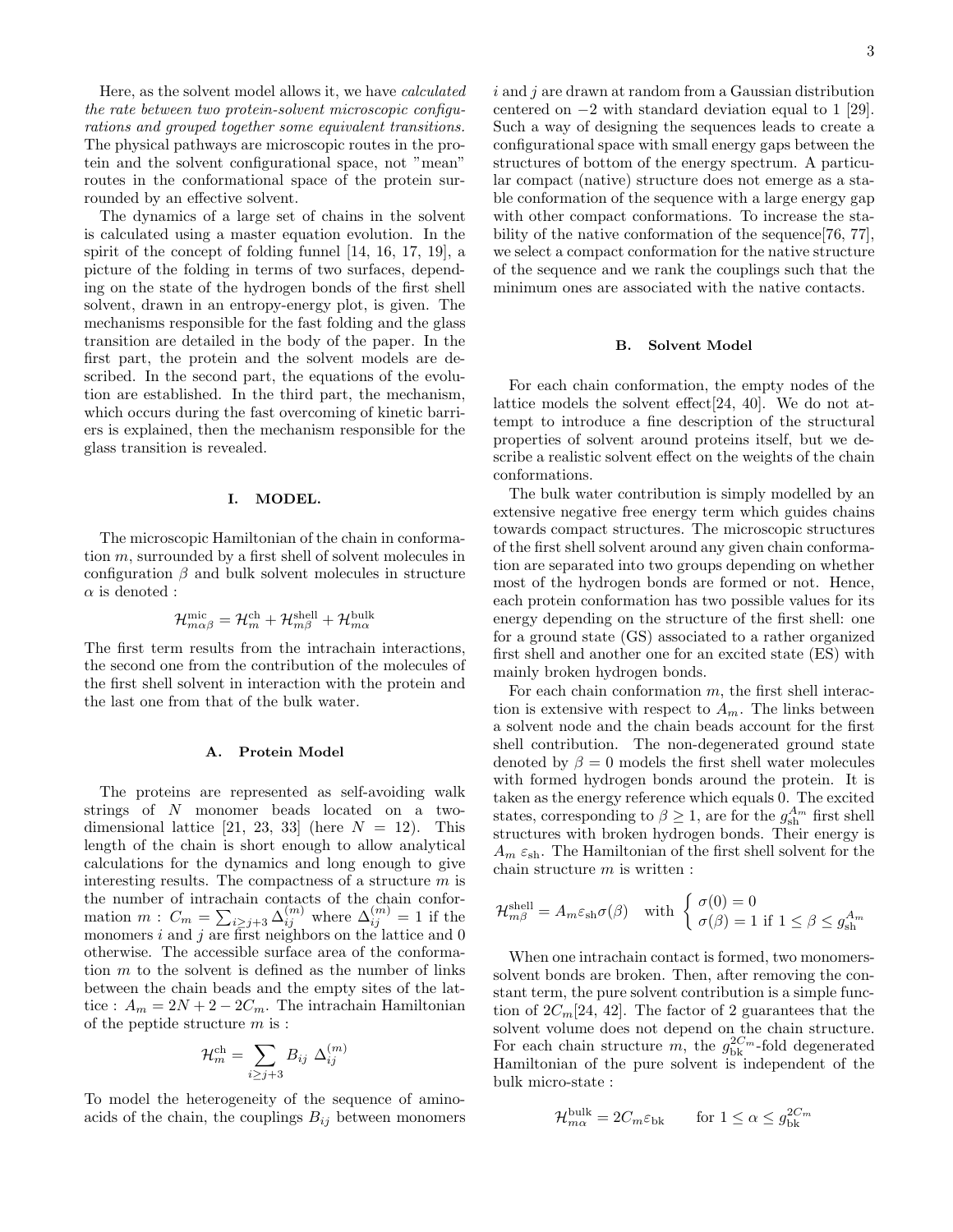



FIG. 1: The solvent around a chain conformation chosen at random. The unique solvent configuration where the hydrogen bonds between water molecules and between water and the chain are formed (shown in the left picture) is the nondegenerated ground state (GS) of the first shell and the other structures (one is shown in the right picture), where the hydrogen bonds are mostly broken, are grouped together in the highly degenerated excited state (ES). Only, the highly organized and highly disordered solvent configuration are taken into account. All the other cases are not considered in this two-state picture which only takes into account the lowest energy and largest entropy macro-states which are the most important contribution for the statistical physics approach.

The results given in the paper hold while the parameters are ranked as follow :  $0 < \varepsilon_{\text{bk}} < \varepsilon_{\text{sh}}$  and  $g_{\text{bk}} < g_{\text{sh}}$ . In the spirit of the results obtained by Silverstein  $et$ al[63], the values of the solvent parameters are ranked as follow  $\varepsilon_{\rm bk} = 0.2$ ,  $\varepsilon_{\rm sh} = 0.6$ ,  $g_{\rm bk} = 2$  and  $g_{\rm sh} = 3$ . The reported results in this paper are quite robust with regards to change the parameters holding the above ranking equation. However, for some technical reasons (discussed below) if  $g_{\text{bk}}$  or/and  $g_{\text{sh}}$  are chosen too large, the computational times of the calculation becomes too prohibitive.

The energy and the degeneracy of the ground and excited macro-state of each peptide conformation are :

$$
\mathcal{H}_{m\sigma}^{\text{mac}} = \mathcal{H}_{m}^{\text{ch}} + 2C_{m}\varepsilon_{\text{bk}} + \sigma A_{m}\varepsilon_{\text{sh}} \}
$$
 with  $\sigma = 0$  or  $1$   
 $g_{m\sigma} = g_{\text{sh}}^{\sigma A_{m}} g_{\text{bk}}^{2C_{m}}$ 

## C. Results for the chain in interaction with the solvent

The thermal equilibrium probability of each macrostate is given by :  $\mathcal{P}_{m\sigma}^{\text{eq}} = g_{m\sigma} \exp(-\mathcal{H}_{m\sigma}^{\text{mac}}/T)/Z(T)$  and that of a chain structure is  $P_m^{\text{eq}} = \sum_{\sigma=0}^{1} \mathcal{P}_{m\sigma}^{\text{eq}}$ . Here the Boltzmann constant is set to 1 and the partition function is:

$$
Z(T) = \sum_{m} \sum_{\alpha=1}^{g_{\text{bk}}^{2C_m}} \sum_{\beta=0}^{g_{\text{sh}}^{4m}} \exp\left(-\frac{\mathcal{H}_{m\alpha\beta}^{\text{mic}}}{T}\right)
$$
  
= 
$$
\sum_{m} g_{\text{bk}}^{2C_m} \exp\left(-\frac{\mathcal{H}_{m}^{\text{ch}} + \mathcal{H}_{m\alpha}^{\text{bulk}}}{T}\right)
$$
  

$$
\left[1 + g_{\text{sh}}^{A_m} \exp\left(-\frac{A_m \varepsilon_{\text{sh}}}{T}\right)\right]
$$
 (1)

The native conformation is the structure of largest value of  $P_m^{\text{eq}}$  determined by a full enumeration of the conformational space of the chain at low temperature. For the set of couplings  $B_{ij}$  and solvent parameters used here, the native conformation is a compact structure of intrachain energy -9.895. The folding transition temperature is defined as, the melting temperature  $T_m$  of the experimental literature[78, 79] at which the equilibrium probability of the native structure equals that of all the other denatured conformations One specific chain structure (the native conformation) has a larger equilibrium probability to occur than all the other conformations for  $T < T_m$ or in others words  $P_{\text{Nat}}^{\text{eq}}(T_m) = 0.5$  (here  $T_m = 0.90$ ). Figure 2 shows that the equilibrium probability of occurrence of this native structure (Nat) surrounded by water with formed hydrogen bonds reaches one at low temperature. Other solvent configurations around Nat become relevant for  $T > T_0$  (here  $T_0 = 0.45$ ). Last, the probability of occurence of the native structure with of the first shell solvent in ES equals that in GS at a specific temperature denoted  $T^*$  (here  $T^* = 0.54$ ).

We note in passing, as the solvent parameter of the GS of the first shell is lower than that of the bulk, it could be possible to observe cold denaturation of the chains, if the GS of the extended chains would be the state of lowest energy among the whole configurational space [24, 42]. Here, however, the parameterization chosen avoids this possibility in order to study only the folding mechanism.

Figure 3 shows the conformational distribution as function of the number of native intrachain contacts calculated as follow :

$$
F_T(Q) = -T \ln \sum_{m} \delta(Q - Q_m) \sum_{\sigma} g_{m\sigma} \exp(-\mathcal{H}_{m\sigma}^{\text{mac}}/T)
$$

where  $\delta(0 = 1$  and 0 otherwise and  $Q_m$  is the number of native contact of the chain structure m. Under denatured conditions  $(T > T_m)$ , the free energy profile show a barrier between the native and non-native conditions. The sets of conformation with one or two intrachain contacts, surrounded by solvent in ES (see fig. 4) have the largest probability of occurrence. At the melting temperature, the same barrier still separates the equiprobable native and non-native populations. Under strong native condition (low temperature), the shape of the free energy profile is similar to that observe for a downhill folding.

Indeed, as the temperature decreases, the more probable non-native population shifts from the sets with few native contacts to that with the maximal native contacts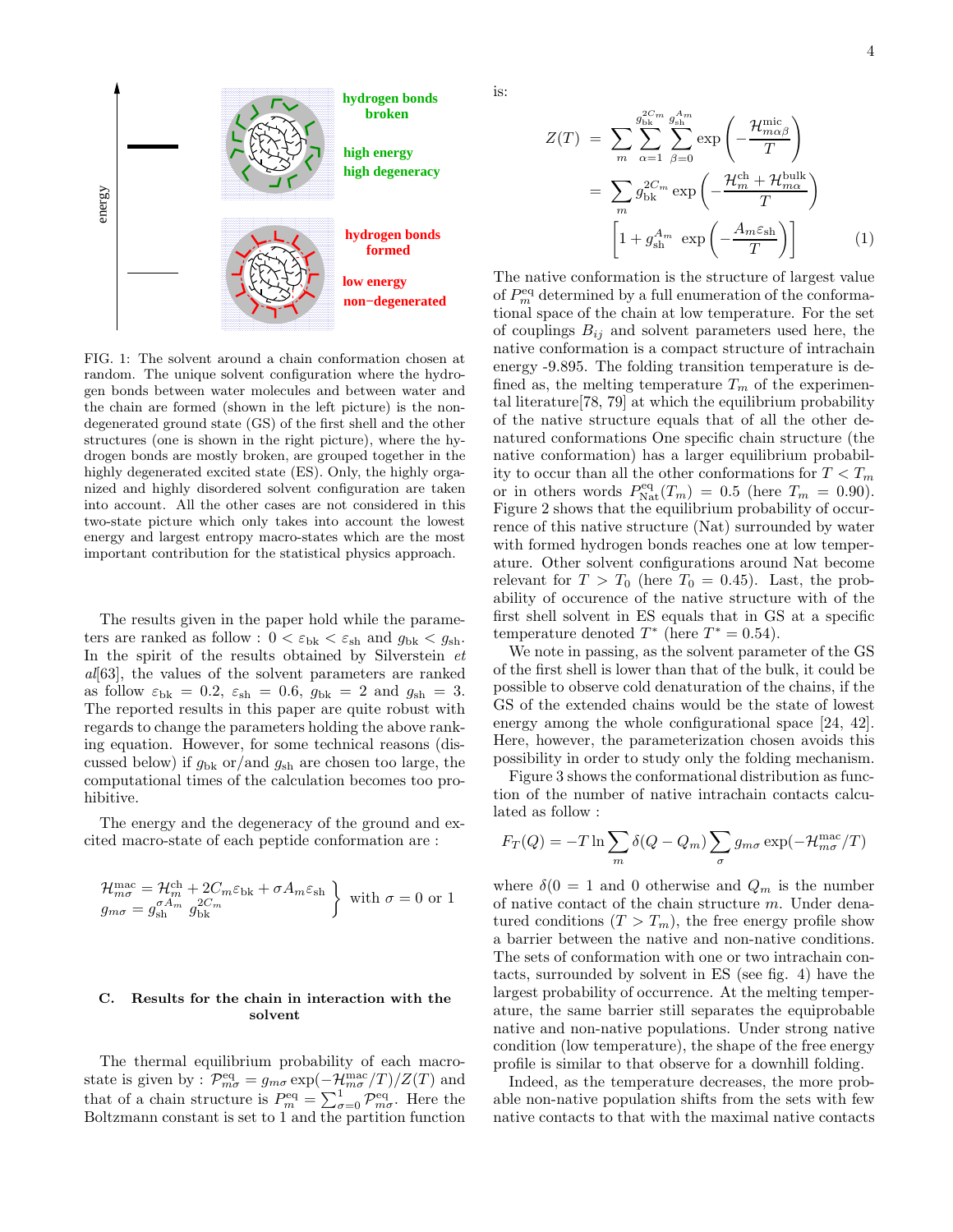

FIG. 2: Equilibrium probabilities of occurrence of the native structure (black solid line) as functions of the temperature (given in arbitrary units) with the contribution of the ground state (red long dashed line) and of the excited state (green dashed line). At a temperature  $T_0$ , the probability that the hydrogen bonds are broken becomes significant and at  $T^*$ , the probability to observe hydrogen bonds around the native conformation is the same as that to observe water with broken hydrogen bonds. The probability of occurrence of the native structure equals  $1/2$  at  $T_m$ .



FIG. 3: Free energy profile for the lattice model at the three temperatures indicated.  $P(Q)$  is the probability of occurrence over Q at thermal equilibrium.

## D. Results for the solvent at equilibrium

At thermal equilibrium with a bath at temperature  $T$ , the probability of occurrence of the conformation  $m$  with the solvent in micro-state  $(\alpha\beta)$  tend towards :  $p_{m\alpha\beta}^{\text{eq}} =$ exp  $-\mathcal{H}_{m\alpha\beta}^{\text{mic}}/T\Big)/Z(T).$ 

The mean energy of the first shell solvent around chain

conformation m is :

$$
U_m^{\rm shell}(T) = \frac{\sum_{\alpha\beta} p_{m\alpha\beta}^{\rm eq} \mathcal{H}_{m\beta}^{\rm shell}}{\sum_{\alpha\beta} p_{m\alpha\beta}^{\rm eq}} = \frac{A_m \varepsilon_{\rm sh} g_{\rm sh}^{A_m} \exp(-A_m \varepsilon_{\rm sh}/T)}{1 + g_{\rm sh}^{A_m} \exp(-A_m \varepsilon_{\rm sh}/T)}
$$

and the heat capacity is :

$$
c_m^{\text{shell}}(T) = \frac{\mathrm{d}U_m^{\text{shell}}}{\mathrm{d}T} = \frac{A_m^2 \varepsilon_{\text{sh}}^2 g_{\text{sh}}^A \exp(-A_m \varepsilon_{\text{sh}}/T)}{T^2 [1 + g_{\text{sh}}^A \exp(-A_m \varepsilon_{\text{sh}}/T)]^2}
$$

These curves as function of the temperature only depends on the chain exposure to the solvent, i.e. on the compactness (fig.4). They exhibit a maximum at the same tem-



FIG. 4: The heat capacity of the solvent around the chain structures depends on the compactness of the conformation. At low temperature, the chain are surrounded by rigid cages of water molecules. The higher the compactness, the higher is the temperature of occurrence of the chain with broken hydrogen bonds of the solvent.

perature:  $T^* = 0.54$ . It is the temperature of equiprobability of occurrence of the two phases: broken and formed hydrogen bonds of the first shell around the peptide. For  $T_0 < T < T^*$ , the solvent configurations with a water cage around the peptides is preferred to the broken hydrogen bonds. For  $T < T_0$ , it is the only relevant state. Above  $T^*$ , the solvent occurs in the excited macro-state. This is in good agreement with the result obtained for the thermodynamics of the chains presented above.

#### II. TIME EVOLUTION.

To explore all the possible routes from the non-native structures to the native conformation, the probabilities of each micro-state, composed of one protein structure in interaction with one solvent configuration, evolve using a continuous time Markov process applied to a large sampling of peptides.

Master equation approach to protein folding has already be used in lattice model with an effective solvent [80]. It is shown in appendix A, that a master equation of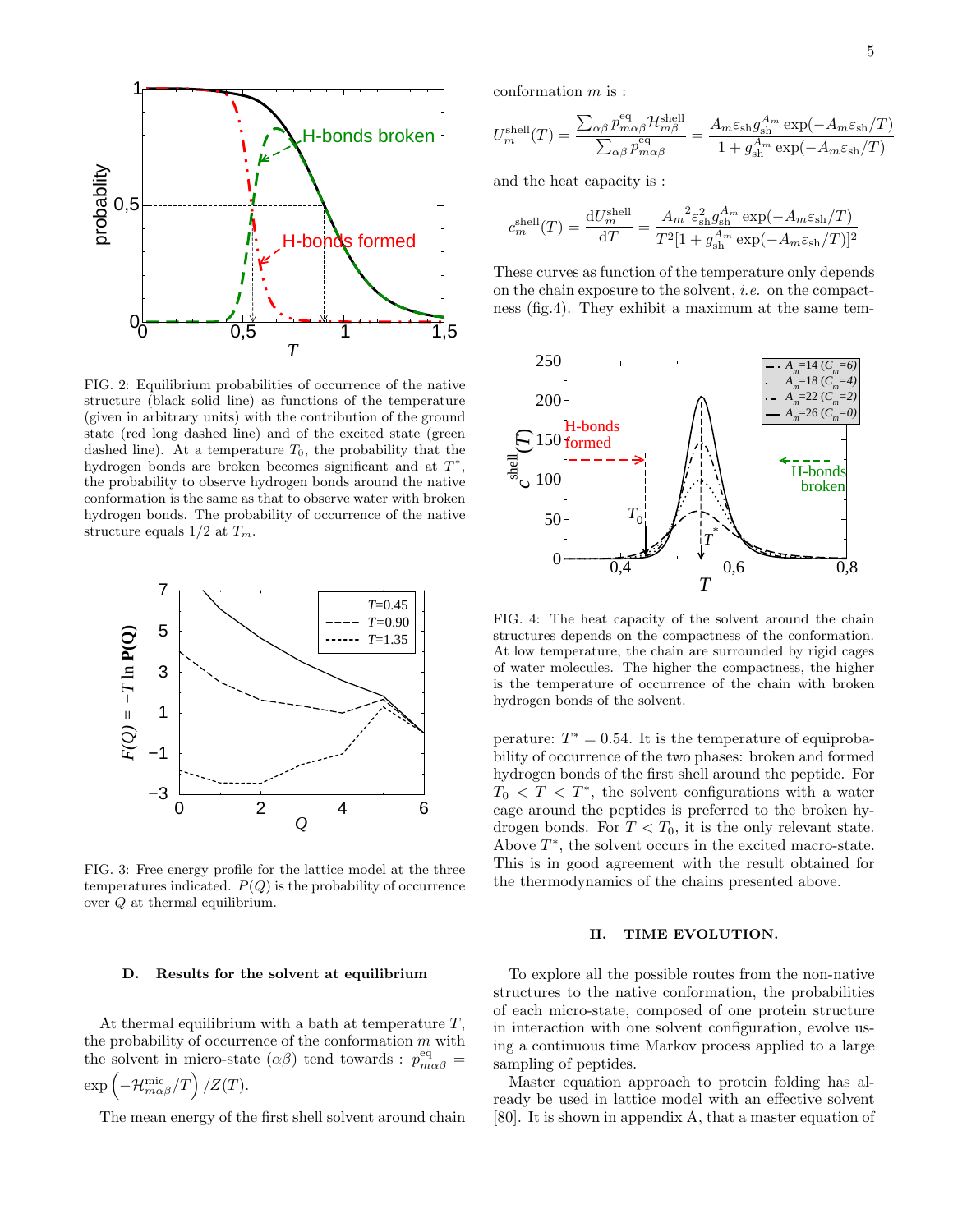the macro-states may be deduced from the master equation of the micro-states. In a finite time approach, the probabilities of the macro-states evolve following the Euler algorithm[81] :

$$
\mathcal{P}_{m\sigma}^{\text{mac}}(t + \delta t) = \mathcal{P}_{m\sigma}^{\text{mac}}(t) + \delta t \sum_{m'} \sum_{\sigma'} Y_{m\sigma, m'\sigma'} \mathcal{P}_{m'\sigma'}^{\text{mac}}(t)
$$

where

$$
Y_{m\sigma,m'\sigma'} = g_{m\sigma} \frac{V_{mm'}^{(0)}}{\tau_{m,m'}^{\text{mic}}} (1 + \exp((\mathcal{H}_{m\sigma}^{\text{mac}} - \mathcal{H}_{m'\sigma'}^{\text{mac}})/T)^{-1}
$$

for  $m \neq m'$  or  $\sigma \neq \sigma'$  and

$$
Y_{m\sigma,m\sigma} = -\sum_{m'\sigma'\neq m\sigma} Y_{m'\sigma',m\sigma}
$$

As explained in appendix A,  $V_{mm'}^{(0)} = 1$  if structures m and  $m'$  are connected by a one monomer move (either a corner flip or a tail move) or if  $m = m'$ . The characteristic time associated to a chain move  $(\tau_{m,m'}^{\text{mic}} = \tau_c \text{ if }$  $m \neq m'$ ) and to a solvent move  $(\tau_{m,m'}^{\text{mic}} = \tau_s \text{ if } m = m')$ are set to  $\tau_c = 1$  and  $\tau_s = 0.001 \ll \tau_c$ .



FIG. 5: Logarithm of the waiting time  $t_p$  to observe the native structure with a probability equal to p plotted as a function of the inverse of the temperature for  $p = 0.02$  to  $p = 0.20$  by steps of 0.02.

A sufficient condition to conserve the norm of the probability vector (i.e.  $\sum_{m\sigma} \mathcal{P}_{m\sigma}^{\text{mac}}(t) = 1$ ) is satisfied by fixing  $\delta t = 1/\max_{m\sigma} \{Y_{m\sigma,m\sigma}\}.$  As the values of  $g_m \sigma$  and then those of  $Y_{m\sigma,m'\sigma'}$  may be huge, the value of  $\delta t$  is tiny. Then, the evolution of the probability vector is very slow.

The simulations of folding start with the initial condition :  $\mathcal{P}_{m\sigma}^{\text{mac}}(0) = 1/2N_{\text{conf}}$  where  $N_{\text{conf}} = 15019$  is the number of chain structures. The probability of occurrence of conformation m after time t is  $P_m(t)$  =  $\mathcal{P}_{m;0}^{\text{mac}}(t) + \mathcal{P}_{m;1}^{\text{mac}}(t)$ . The waiting time to observe the native structure with a probability  $p$  is noted  $t_p$ . The main results of the calculation are summarized in fig.5 and

6. They exhibit some findings on the out of equilibrium folding of a large sampling of chains at different temperatures.

Figure 5 shows a non-Arrhenius behavior of the model. Because of the tiny value of  $\delta t$ , the early events of the folding are shown, here. The remaining part of this plot will be deduced from the results given below. It will be shown that even if the curves may be well fitted by a Vogel-Fulcher-Tamman function  $(t_p(T) \propto \exp(-E_a/(T (T_0)$ ), which is the signature of an  $\alpha$ -relaxation with a dynamical temperature  $T_0 = T_0(p)$ , the remaining part of the curves exhibits a more complex shape which can not be capture by effective solvent models.



FIG. 6: Evolution of the probabilities of occurrence of native structure (back solid line), the contribution of excited state (green dashed line) and of the ground state (red long dashed line) as functions of the time at different temperatures. For temperature of 0.10 and 0.20, some chains topologically close to the native structure reach it very fast because no activation barrier occurs in their pathway. Then, the probability of the ES decreases monotonically to zero and that of the native structure reach a plateau and the kinetics is frozen. As the number of chain structures of the basin do not depend on the temperature, the plots have very similar shapes and the values of the probabilities are very close to each other showing that a local phenomenon is taking place. For temperature of 0.30 and 0.40, the ES of the native conformation (which have a null equilibrium probability) acts as an attractor, in the early events, and reach very rapidly a maximum of its probability of occurrence, much larger than its equilibrium probability. A fast transition takes place towards the GS of the native structure. Then, a slower dynamic regime guides the other chains towards the native structure. Now, the values of the probabilities depend on the temperatures showing that a global mechanism dominates.

Figure 6 shows that, even if its equilibrium probability is infinitesimal, the excited state of the solvent acts as a strong dynamical attractor above a particular temperature to be discussed later. Below this temperature the kinetics is the same whatever the temperature.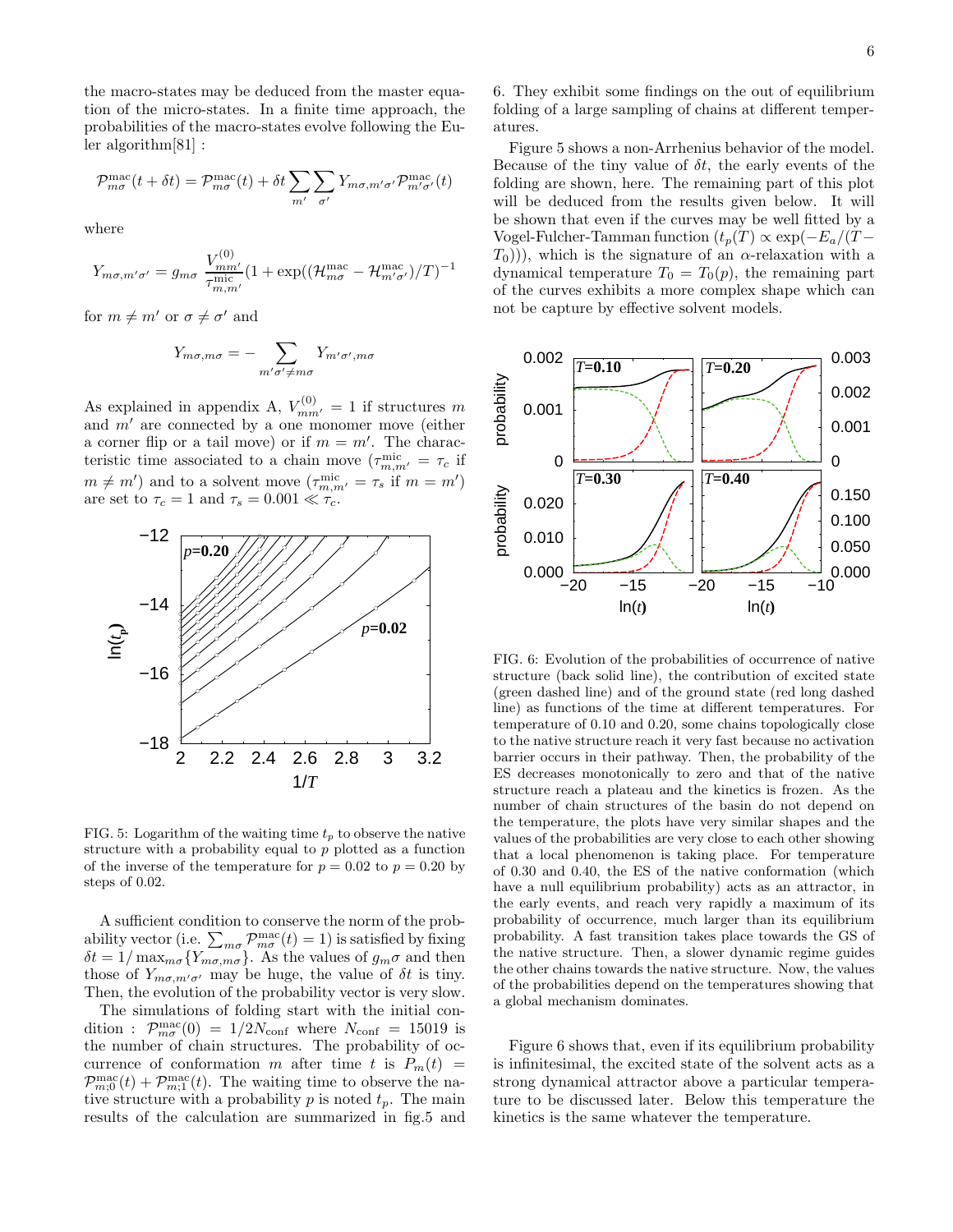## III. RELAXATION TIMES OF THE MOVES.

Only two connected macro-states  $(m\sigma)$  and  $(m'\sigma')$  are considered for a while. The equations 6 and 7 show that the rate of the transition  $(m'\sigma') \rightarrow (m\sigma)$  depends on the degeneracy of the macro-state  $(m\sigma)$  and not of that of  $(m'\sigma')$ . In other words, the increase of the probability of  $(m\sigma)$  and the decrease of that of  $(m'\sigma')$  is due to the degeneracy of  $(m\sigma)$  and to the difference of energy between the states with  $(m'\sigma')$ . After thermal equilibration, the probability of  $(m\sigma)$  would go towards  $\mathcal{P}_{m\sigma}^{(\infty)} = \mathcal{P}_{m\sigma}^{\text{eq}}/(\mathcal{P}_{m\sigma}^{\text{eq}} + \mathcal{P}_{m'\sigma'}^{\text{eq}})$  The solution of the system of equations 6, for only two states is :

$$
\mathcal{P}_{m\sigma}^{\text{mic}}(t) = \mathcal{P}_{m\sigma}^{(\infty)} + [\mathcal{P}_{m\sigma}(0) - \mathcal{P}_{m\sigma}^{(\infty)}] \exp(-t/\overline{\tau}_{m\sigma,m'\sigma'})]
$$

with a very small relaxation time :

$$
\overline{\tau}_{m\sigma,m'\sigma'} = (Y_{m\sigma,m'\sigma'} + Y_{m\sigma,m'\sigma'})^{-1} \ll \tau_{m,m'}^{\text{mic}} \tag{2}
$$

which now depends on the energies and degeneracies of the macro-states. While numerous chains initially in state  $(m\sigma)$  move into state  $(m'\sigma')$ , some of them may go back to  $(m\sigma)$ . As a consequence, the relaxation times depend on forward and backward rates of a move. As an aside, if the move from  $(m\sigma)$  to  $(m'\sigma')$  were allowed and not the backward transition, then the relaxation time would simplify to  $1/Y_{m\sigma,m'\sigma'}$ .

As the degeneracy of the excited state is always larger than that of the ground state, the value of the rates between two excited states of the chain is larger than that between two ground states (if the energy difference is of the same order) As a consequence, the relaxation times of the former transitions are always very small at not too low temperature. They are supposed to simulate peptide evolving in a fluid solvent. In contrast, the relaxation times of the latter transitions are larger. This models chains evolving in a viscous medium. Thus, the dynamics of the chains surrounded by water with broken hydrogen bonds is faster than that of low degenerated structures in interaction with solvent with formed hydrogen bonds.

In addition, the more extended the structure, the larger the degeneracy of the excited states and the smaller is the relaxation time. This is because a more extended chain has a larger exposure to the solvent and thus a lot of hydrogen bonds are broken in the first shell and as a consequence the dynamics is faster.

Last the connexion between the excited and ground states of the same chain conformation  $(m \equiv m')$  have a small relaxation time because  $\tau_s \ll \tau_c$ . The difference between that case and the fluid connexion depends on the ratio  $\tau_c/\tau_s$ .

### IV. FAST FOLDING MECHANISM

To understand the mechanism underlying the fast folding, a possible pathway leading to the native structure, shown in fig.7, is considered as a first approach of the



FIG. 7: Top: A possible pathway with five chain structures connected by one monomer moves ending in Nat taken as an example to capture the role play by the solvent in the folding kinetics. The energy of the GS is given above of each conformation. A single route from  $Tp_1$  to Nat is considered, to simplify the study of this first approach, and the reaction coordinate is simply a function (not given) of the number of conformational changes necessary to reach Nat. Bottom: the waiting times to observe a ratio p of proteins in Nat, starting from an equiprobability of all the states, show a glass transition at temperatures depending on p (shown in the inset).

problem. This pathway consists in five chain structures connected by one monomer moves. In contrast with the whole conformational space where there exist a great number of routes from a given conformation to the native structure, in this section we first consider a simplified trajectory where there is a unique pathway (via  $TS_1$ ,  $Tp_2$  and  $TS_2$ ) from  $Tp_1$  to Nat. Structures  $Tp_1$ and Tp<sup>2</sup> have five intrachain contacts and thus, smaller energy than  $TS_1$  and  $TS_2$  which have three intrachain contacts. Then, the GS of the structures  $\mathop{\mathrm{Tp}}\nolimits_1$  and  $\mathop{\mathrm{Tp}}\nolimits_2$ should act as kinetics traps and that of  $TS_1$  and  $TS_2$ as transition states towards the native conformation. At  $t = 0$ , the initial probability of each macro-state is set to  $P(t = 0) = 0.1$ . An Euler algorithm is applied to simulate the evolution of the probabilities of the ten macrostates of this subsystem composed by the ES and the GS of this five chain structures. The waiting time  $t_p$  to observe the native structure with a probability equal to p is plotted for  $p = 0.30$  to  $p = 0.65$  by steps of 0.05 as function of the temperature. At  $t = 0$ , the probability of occurrence of Nat is already 0.20 and for  $p < 0.30$ , the waiting time is tiny since a many chains in the  $TS<sub>2</sub>$  states fold instantaneously in Nat. For  $T < 0.20$ , the waiting time to reach a ratio  $p = 0.30$  becomes constant, but that to observe a larger ratio become huge.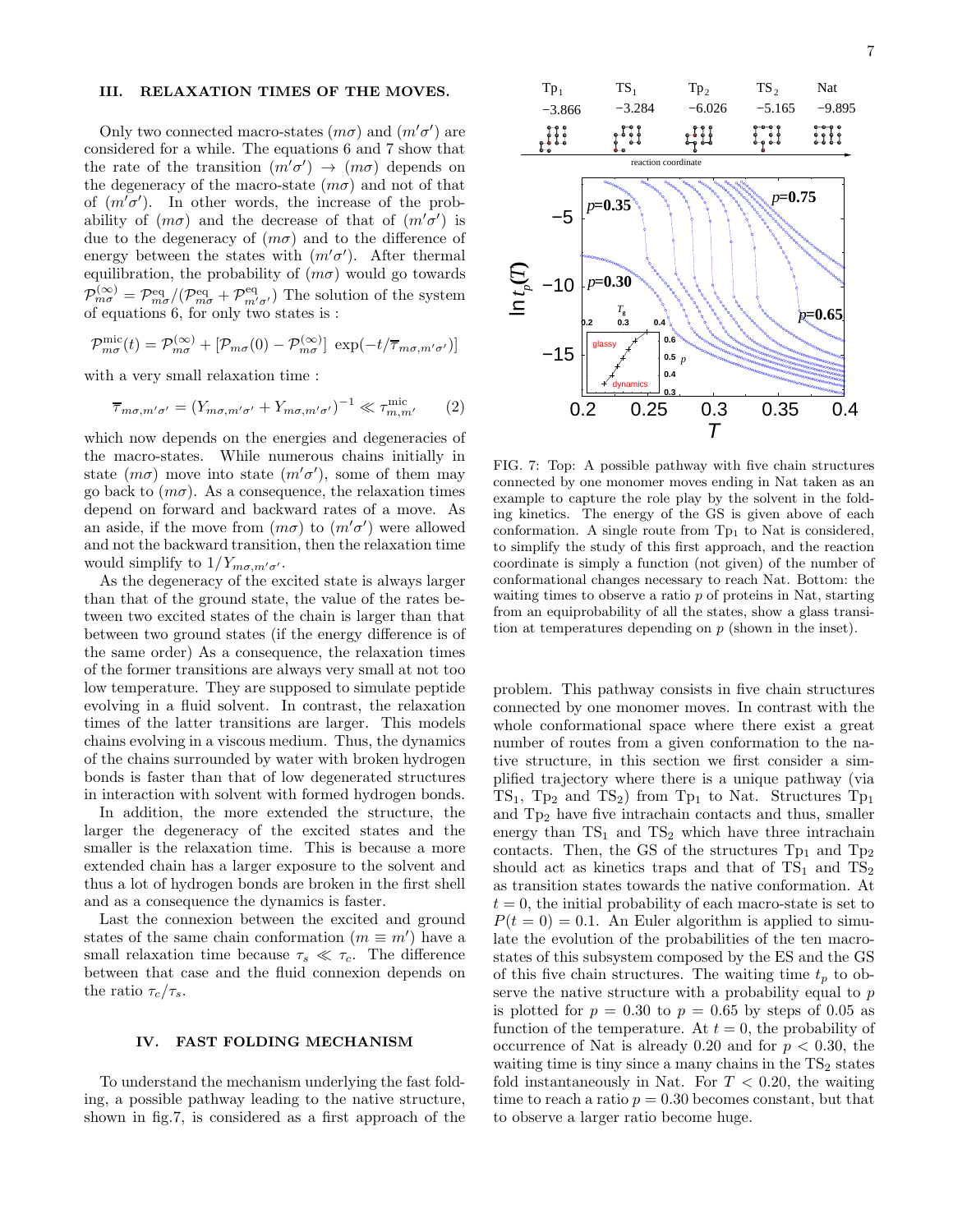For  $p > 0.30$ , the waiting times increase continuously as the temperature is decreased until a temperature, depending on p and denoted by  $T_q(p)$ , where a broad dynamical transition occurs. The kinetics is fluid above  $T_q$ and glassy below.

Figure 8 shows the very early events of the folding of this small system. The ES of Nat relax into the GS via a, very fast, solvent transition. At a temperature independent time,  $t_0$ , the probability of the ES of Nat becomes very small.



FIG. 8: . Evolution of the probabilities of the native structure (black solid lines) and the ES (green dashed lines) and the GS (red long dashed lines) contributions as functions of the time for different temperatures.

At low temperature  $(T = 0.10 \text{ or } T = 0.20)$ , half of the chains in conformation  $TS_2$  fold in Nat and the other half goes to  $Tp_2$  between the time  $t_0$  and a temperature dependent time,  $t^*$  after which the probability of occurrence of the native structure becomes constant for a while. Then, a long plateau with  $p \approx 0.3$  occurs where the dynamics is glassy.

At higher temperature, the probability of occurrence of Nat at  $t_0$  becomes higher and the length of the plateau smaller. Many chains in the  $Tp_1$ ,  $TS_1$  or  $Tp_2$  jump to Nat. At  $T = 0.40$ , the probability of the ES becomes very high ( $\approx 0.3$ ) at a time denoted by  $t_M$  in the early events and the probability of Nat equals 0.8 very fast. Between  $t_M$  and  $t^*$ , the solvent of the chains in ES relax in GS. Here, the ES of Nat acts as a strong dynamical attractor.

The instantaneous flux from  $(m'\sigma')$  to  $(m\sigma)$ , given by  $k_{m'\sigma'\to m\sigma} = Y_{m\sigma,m'\sigma'}\mathcal{P}_{m'\sigma'}(t) - Y_{m'\sigma',m\sigma}\mathcal{P}_{m\sigma}(t)$  can also be calculated. Figure 9 shows that, at  $T = 0.10$ , the kinetics is only guided by the difference of energy of the micro-states.

The solvated chains have a very large probability to move towards a micro-state of lower energy. Between the initial time and  $t_0$ , the ES of Nat relax very fast to the



FIG. 9: The direction and magnitudes of the flux of the connexion of the pathway shown in fig.7 at  $t_0$  and  $T = 0.10$ . The larger the flux, the wider is the line. Connections with tiny flux are not drawn.



FIG. 10: Same than fig. 9 at  $T = 0.40$ . Flux in the GS pathway is the same for both simulations.

GS of Nat. During this period, the ES of all structures relax to the GS. Between the times  $t_0$  and  $t^*$ , TS<sub>1</sub> and  $TS<sub>2</sub>$  relax to  $Tp<sub>1</sub>$ ,  $Tp<sub>2</sub>$  and Nat. The probabilities of GS of Tp1, Tp<sup>2</sup> and Nat increase until all other state have a infinitesimal probability and the probability of the Nat increases to one half of that of  $TS_2$ . Then, all the fluxes become tiny and the dynamics is frozen.

At  $T = 0.40$ , the equilibrium probabilities of the ES are infinitesimal. Then, we could also expect a kinetic which would only pass through the ground states, as for  $T = 0.10$ . Instead of this, the sampling of chains finds another strategy to overcome the barrier very fast. At time  $t_0$ , the probability of the GS of Nat is already of 0.6. The flux between the pairs of states, drawn in fig.10, show that the chains in GS of  $Tp_1$  do not fold via the GS of the other structures of the pathway. First, they reach the ES of  $Tp_1$  and then they pass through the ES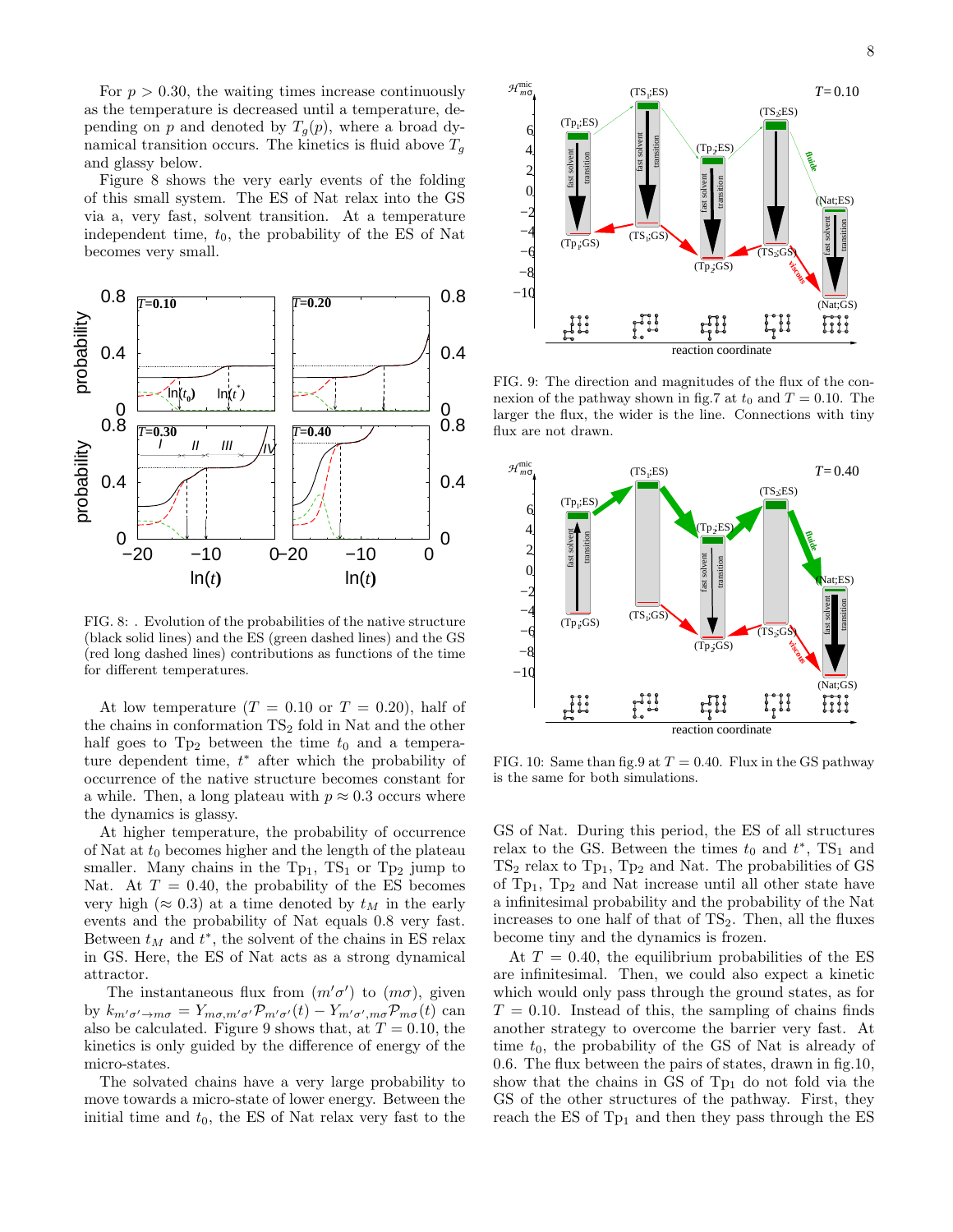of the other structures and lastly they relax to the GS of Nat. This is a consequence of the larger transition rates between the ES than between the GS. In addition, the probabilities of the ES remain very small.

The chains follow a pathway with large transition rates between improbable states for which the in going flux equals the out going keeping their probabilities small.

At time  $t_0$ , the probability of Nat is around 0.7. The probabilities of the ES are quasi-null. The flux via the ES pathway is the same as via the GS pathway. The kinetics become very slow and then a plateau occurs in the curves of the probability of Nat as a function of the time shown previously.

## V. HOW WATER LUBRICATES OR FREEZES THE FOLDING. A PHYSICAL PICTURE.

Curves of figs. 6 and 8 are not exactly the same but are similar. The basic mechanisms found for the direct fold in the case of the five-chain conformations pathway may be extended to the whole configurational space of the protein. Put together, the results of this paper allow us to give the picture of the folding given in fig.11. To draw one of the envelop in the energy-entropy plot, the entropy, noted  $S_{\sigma}(E)$  for  $\sigma = 0$ , associated to a given microscopic energy, is calculated from the number of chain and solvent configurations, with formed hydrogen bonds. The same calculation, of the entropy noted  $S_{\sigma}(E)$  for  $\sigma = 1$ , is done for the solvent without hydrogen bonds. The two functions  $S_{\sigma}(E)$  are related to the total number of protein-solvent configurations whose total energy matches the energy values  $E$ :

$$
S_{\sigma}(E) = \ln[\sum_{m} \sum_{\alpha,\beta} \delta(\sigma - \sigma(\beta)) \delta^{(\varepsilon)}(E - \mathcal{H}_{m\alpha\beta}^{\text{mic}})]
$$

where  $\delta^{(\varepsilon)}(x) = 1$  if  $-\varepsilon/2 < x < \varepsilon/2$  and 0 otherwise. They may be written as functions of the degeneracy of the macro-states:

$$
S_{\sigma}(E) = \ln[\sum_{m} g_{m\sigma} \ \delta^{(\varepsilon)}(E - \mathcal{H}_{m\sigma}^{\text{mac}})]
$$

Moreover a parameter  $\theta_m$  allows one to distinguish between the structures of the bottom of the configurational valleys, which may be kinetics traps in the folding. One defines  $\theta_m = 1$  for the macro-states, only connected to macro-states of higher energies and 0 otherwise. Although the native conformation satisfies to this definition, it can not be considered as a trap and the value of  $\theta_{\text{Nat}}$  is set to 0. Considering the five structures of fig. 7, 9 and 10 as an example, one has  $\theta_{\text{Tp}_1} = \theta_{\text{Tp}_2} = 1$  and  $\theta_{\text{TS}_1} = \theta_{\text{TS}_2} = \theta_{\text{Nat}} = 0$ . Thus, the envelop of the trap region in the energy-entropy plot is a subset of the GS barrel, given by :

$$
S_{\text{Tp}}(E) = \ln[\sum_{m} \theta_m g_{m;0} \ \delta^{(\varepsilon)}(E - \mathcal{H}_{m;0}^{\text{mac}})]
$$



FIG. 11: Top: At  $T = 0.10$ , the chains in any energy level of the ES-funnel relax very fast in the GS-barrel. Then, they move down slowly in the barrel, they reach the trap zone and the dynamics is frozen. Only a tiny fraction of the chains, synthesized in chain structures very close to Nat, reach it in a reasonable time. Bottom: The picture of the folding at higher temperature but below  $T_0$  where the ES of the chains still has an infinitesimal equilibrium probability, depicts a different mechanism. At  $T = 0.40$ , the chains in the GS-barrel move to the ES-funnel. Then, most of them fold very fast towards the bottom of the ES-funnel (in the ES of the native structure) and they relax in the bottom of the GS barrel (in the GS of the native structure). They get round the trap zone by passing in the ES-funnel where the transition rates are very high. A few chains relax in the GS-barrel during their descent in the ESfunnel and then they have slow dynamics. The temperature where the folding mechanism switches from one scenario to the other one is the glass temperature of the system.

where  $g_{m;0}$  and  $\mathcal{H}_{m;0}^{\text{mac}}$  are for the degeneracy and energy of the GS of the structure m.

Figure 11 shows the three surfaces drawn on the same plot. The GS-barrel (respectively ES-funnel) is associated to the GS (respectively ES) of the chain structures. A part of the surface of the GS-barrel is populated with the trap conformations We have already shown, in this paper, that the connections between two chain structures in the ES-funnel have small relaxation times and that in the GS-barrel long relaxation times. This results from the following mechanism. A single protein and its solvent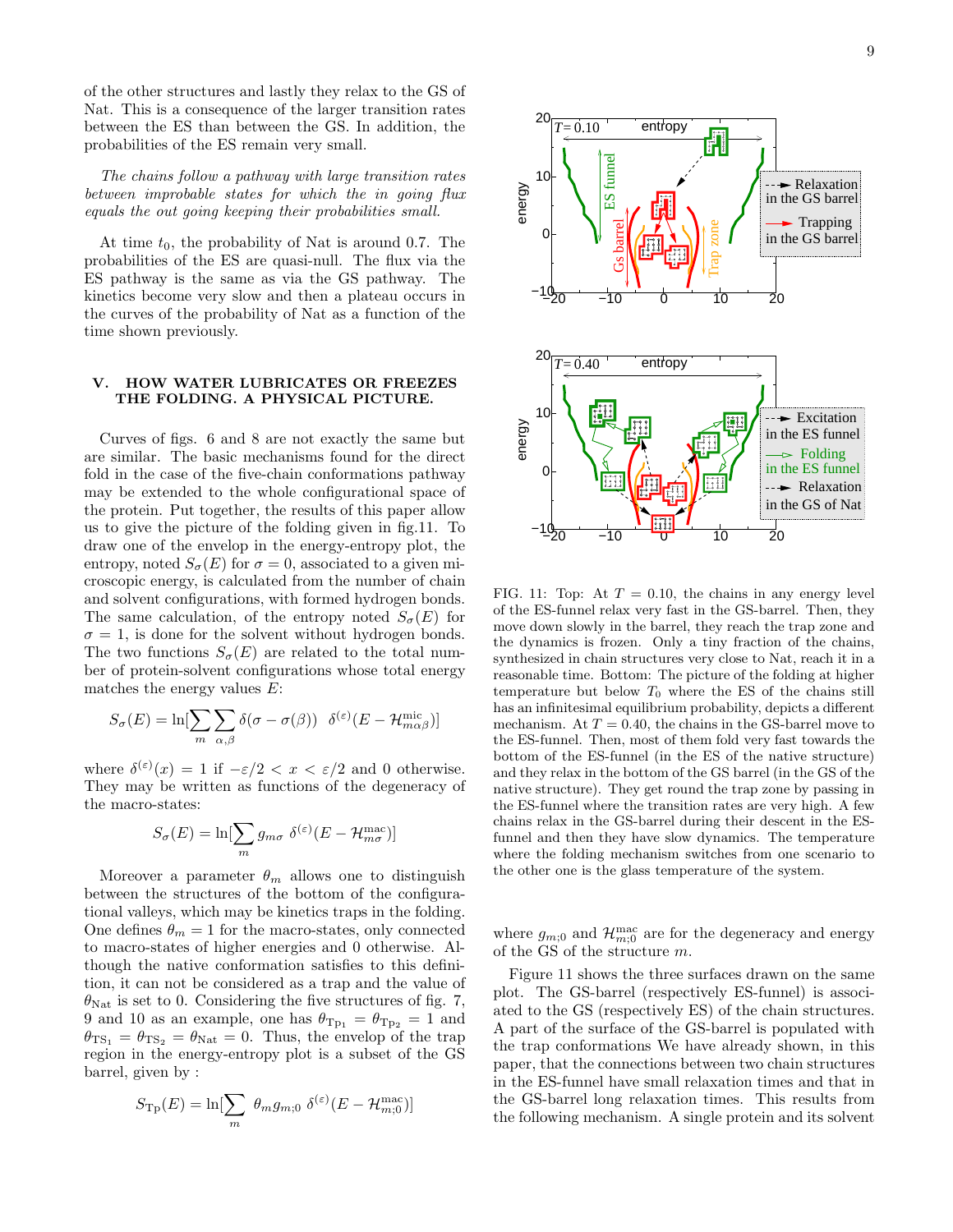is in a given configuration, at a given time, which belongs to a corresponding macro-state, and not in all the configurations of a the macro-state. As a consequence, the transition rates between one protein-solvent configuration of the macro-state  $(m\sigma)$  and those of a macro-state  $(m'\sigma')$  depends on the energy difference between these states and also on the degeneracy of  $(m'\sigma')$  but not on the degeneracy of  $(m\sigma)$ .

In particular, the connexion from a given configuration of the GS to those of the ES of the same chain conformation involves a huge number of routes which increase the energy On the opposite, a few connexions allow the backward transition which decreases the energy.

At "very low" temperature, the proteins and solvent follow pathways which minimize the microscopic energy. Then, they very slowly evolve, along the few routes of the GS barrel and fall rapidly in some trap conformations.

At "not too low" temperature, proteins and solvent follow pathways where the number of routes is maximized. Then, they quickly evolve along the vast possibilities of routes of the ES funnel without traps and reach very fast the native structure.

As it has previously been shown, the temperature of glass transition which separates the two mechanisms is not clearly defined because it depends on the ratio of folding proteins

In addition, we mention that, the calculation of the partition function is independent on the informations concerning the network of connexions. As a consequence, the glass temperature is not related to the temperatures  $(T_0, T^*$  and  $T_m)$  defined above. This explains why the excited states of the first shell lubricate the folding under conditions where only the ground states have non-nil equilibrium probabilities and why the folding is frozen at lower temperature.

### VI. CONCLUSION.

We have shown that a model of protein-solvent which takes into account the difference of degeneracies of the bulk solvent and the first shell solvent with mainly formed or mainly broken hydrogen bonds permits an understanding of the mechanism which may lead to quasiinstantaneous folding of a sufficiently significant ratio of the proteins in solution. Figure 11, shows that two distinct folding mechanisms exist. In the first one, the folding times are very large and in the second one very short.

#### Acknowledgments

Acknowledgment to Christophe Chatelain and Bertrand Berche for helpful discussions and to Rosemary Harris and Chris Chipot for critical reading of the manuscript.

## Appendix A.

The probability of occurrence of the conformation  $m$ and the solvent in micro-state  $(\alpha, \beta)$  at time t is denoted by  $p_{m\alpha\beta}^{\text{mic}}(t)$ . The master equation of the system is written :

$$
\frac{\mathrm{d}p_{m\alpha\beta}^{\text{mic}}}{\mathrm{d}t} = \sum_{m'\alpha'\beta'} X_{m\alpha\beta;m'\alpha'\beta'} p_{m'\alpha'\beta'}^{\text{mic}} \tag{3}
$$

where  $X_{m\alpha\beta;m'\alpha'\beta'} = X(m'\alpha'\beta' \rightarrow m\alpha\beta)$  is the transition rate from configuration  $(m'\alpha'\beta')$  to  $(m\alpha\beta)$ . The diagonal terms which take into account of the transition from  $(m\alpha\beta)$  to the other configurations, are :

$$
X_{m\alpha\beta;m\alpha\beta} = -\sum_{(m'\alpha'\beta')\neq(m\alpha\beta)} X_{m'\alpha'\beta';m\alpha\beta}
$$

The detailed balance conditions,

$$
X_{m\alpha\beta;m'\alpha'\beta'}p_{m'\alpha'\beta'}^{\text{eq}} = X_{m'\alpha'\beta';m\alpha\beta}p_{m\alpha\beta}^{\text{eq}} \tag{4}
$$

allow to write the rate of transition as :

$$
X_{m\alpha\beta;m'\alpha'\beta'} = \frac{V_{mm'}^{(0)}}{\tau_{m,m'}^{\text{mic}}} a_T(\mathcal{H}_{m\alpha\beta}^{\text{mic}}; \mathcal{H}_{m'\alpha'\beta'}^{\text{mic}})
$$
(5)

where  $V_{mm'}^{(0)} = V_{m'm}^{(0)} = 1$  if the two structures are connected by a corner flip and tail moves[82] (see fig.12)whatever the solvent configurations and 0 otherwise. The acceptance function is  $a_T(x; x') = [1 + \exp((x (x')/T$ ]<sup>-1</sup> and  $\tau_{m,m'}^{\text{mic}}$  is a symmetric function :  $\tau_{m,m'}^{\text{mic}} = \tau_c$ if  $m \neq m'$  and  $\tau_{m,m'}^{\text{mic}} = \tau_s$  if  $m = m'$ .

The probability of occurrence of the macro-state  $(m\sigma)$ at time t denoted

$$
\mathcal{P}_{m\sigma}^{\text{mac}}(t) = \sum_{\alpha,\beta} p_{m\alpha\beta}^{\text{mic}}(t) \delta(\sigma - \sigma(\beta))
$$

where  $\delta(0) = 1$  and  $\delta(n) = 0$  if  $n \neq 0$  and the following relations :

$$
\sum_{\alpha'\beta'} p_{m'\alpha'\beta'}^{\text{mic}} = \sum_{\sigma'} \sum_{\alpha'\beta'} p_{m'\alpha'\beta'}^{\text{mic}} \delta(\sigma' - \sigma(\beta'))
$$

$$
= \sum_{\sigma'} p_{m\sigma'}^{\text{nacc}}
$$

$$
\sum_{\alpha\beta}\delta(\sigma-\sigma(\beta))=g_{m\sigma}
$$

will be used below.

Now, we rewrite the master equation 3 as :

$$
\sum_{\alpha\beta} \frac{dp_{m\alpha\beta}^{\text{mic}}}{dt} \delta(\sigma - \sigma(\beta)) =
$$
  

$$
\sum_{\alpha\beta} \sum_{m'\alpha'\beta'} \delta(\sigma - \sigma(\beta)) X_{m\alpha\beta m'\alpha'\beta'} p_{m'\alpha'\beta'}^{\text{mic}}
$$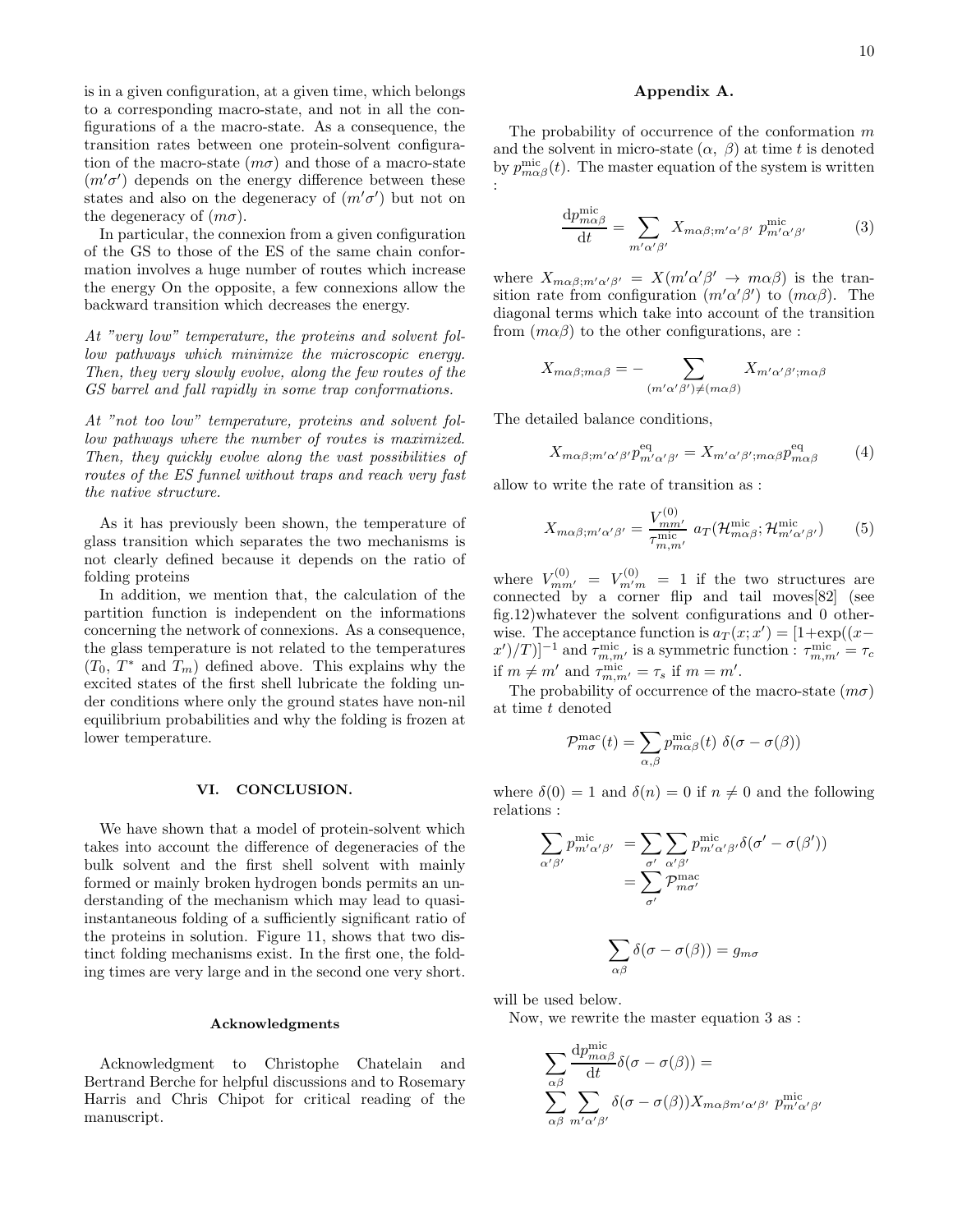

FIG. 12: Two types of moves, with different characteristic times, are considered in the dynamics: the protein monomer move (dashed arrows) or the solvent configuration transition (other arrows). For this last event, the connection between solvent configurations of the same macroscopic level do not affect the kinetics. The solvent transition is supposed to have smaller relaxation time than the monomer move. The relaxation times of the connection are defined as follows: we solve eqs.3 and 5 for an isolated connexion between two states  $(m\sigma)$  and  $(m'\sigma')$  leading to:  $p_{m\alpha\beta}^{\text{mic}}(t)$  =  $p_{m\alpha\beta}^{(\infty)} + [p_{m\alpha\beta}(0) - p_{m\alpha\beta}^{(\infty)}] \exp(-t/\tau_{m,m'}^{\text{mic}})$ .  $\tau_{m,m'}^{\text{mic}}$  is chosen as  $\tau_c$  if the connexion is between two different protein structures and is chosen as  $\tau_s$  if only water moves  $(\tau_s \ll \tau_c)$ . The set of one monomer moves considered here, is the corner flip (shown in this figure) and the tail move (not shown).

- [1] Y. Xu, P. Purkayastha, and F. Gai, J. Am. Chem. Soc. 128, 15836 (2006).
- [2] Science 309, 86 (2005).
- [3] C. Levinthal, J. Chim. Phys. **65**, 44 (1968).
- [4] K. A. Dill, S. B. Ozkan, T. R. Weikl, J. D. Chodera, and V. A. Voelz, Current Opinion in Structural Biology 17, 342 (2007).
- [5] P. Kim and R. Baldwin, Ann. Rev. Biochem. 59, 631 (1990).
- [6] S. Jackson, Folding Design 3, 81 (1998).
- [7] J. Kubelka and W. A. Hofrichter, J. andEaton, Curr. Opin. Struct. Biol. 14, 76 (2004).
- [8] J. Schonbrun and K. Dill, Proc. Natl. Acad. Sci. USA 100, 12678 (2003).
- [9] A. Matouschek, K. Jr., J.T., L. Serrano, and A. Fersht, Nature 340, 122 (1989).
- [10] K. Ghosh, S. Ozkan, and K. Dill, J.A.C.S. 129, 11920 (2007).
- [11] Y. Zhu, D. Alonso, K. Maki, C.-Y. Huang, S. Lahr, V. Daggett, H. Roder, W. Delgado, and F. Gai, Proc. Natl. Acad. Sci. USA 100, 15486 (2003).
- [12] H. Chan and K. Dill, Proteins: Struct. Funct. and Genet. 30, 2 (1998).
- [13] A. Akmal and V. Muoz, Proteins: Struct. Funct. and Genet. 57, 142 (2004).
- [14] P. E. Leopold, M. Montal, and J. N. Onuchic, Proc. Natl. Acad. Sci. USA 89, 8721 (1992).

yields :

$$
\sum_{\alpha\beta} \frac{dp_{m\alpha\beta}^{\text{mic}}}{dt} \delta(\sigma - \sigma(\beta)) = \sum_{m'} \sum_{\alpha\beta} \delta(\sigma - \sigma(\beta)) \sum_{\sigma'} \sum_{\alpha'\beta'} \cdot \delta(\sigma' - \sigma(\beta')) \sum_{m'} \sum_{\alpha'\beta'} \delta(\sigma' - \sigma(\beta')) \frac{V_{m'}^{(0)}}{T_{m,m'}^{\text{mic}}} \delta(\sigma' - \sigma(\beta')) \sum_{\tau \text{mic}} \sum_{m'\alpha'\beta'} \mu_{m'\alpha'\beta'}^{\text{mic}}.
$$

The evolution equation is rewritten :

$$
\frac{\mathrm{d}\mathcal{P}_{m\sigma}^{\text{mac}}(t)}{\mathrm{d}t} = \sum_{m'} \sum_{\sigma'} Y_{m\sigma,m'\sigma'} \ \mathcal{P}_{m'\sigma'}^{\text{mac}} \tag{6}
$$

with

$$
Y_{m\sigma,m'\sigma'} = g_{m\sigma} \frac{V_{mm'}^{(0)}}{\tau_{m,m'}^{\text{min}}} a_T(\mathcal{H}_{m\sigma}^{\text{mac}}; \mathcal{H}_{m'\sigma'}^{\text{mac}})
$$
(7)

In addition, we mention that this result also satisfies the following balance equation:  $Y_{m\sigma,m'\sigma'}\mathcal{P}_{m'\sigma'}^{\text{eq}} =$  $Y_{m'\sigma',m\sigma} \mathcal{P}_{m\sigma}^{\text{eq}}.$ 

- [15] J. D. Bryngelson, J. N. Onuchic, N. D. Socci, and P. G. Wolynes, Proteins Struct. Funct. Genet. 21, 167 (1995).
- [16] J. N. Onuchic, N. D. Socci, Z. Luthey-Schulten, and P. G. Wolynes, Folding & Design 1, 441 (1996).
- [17] P. Wolynes, Proc. Natl. Acad. Sci. 94, 6170 (1997).
- [18] N. D. Socci, J. N. Onuchic, and P. G. Wolynes, Proteins Struct. Funct. Genet. 32, 1136 (1998).
- [19] J. N. Onuchic and W. P. G., Current Opinion in Structural Biology 14, 70 (2004).
- [20] P. Clark, Trends in Biochemical Sciences **29**, 527 (2004).
- [21] K. F. Lau and K. A. Dill, Macromolecules 22, 3986 (1989).
- [22] N. Gõ, Annu. Rev. Biophys. Bioeng. 12, 183 (1983).
- [23] A. Dinner, A. Šali, M. Karplus, and E. Shakhnovich, J. Chem. Phys. 101, 1444 (1994).
- [24] O. Collet, Europhys. Letters **53**, 93 (2001).
- [25] H. S. Chan and K. A. Dill, Annu. Rev. Biophys. Chem. 20, 447 (1991).
- [26] H. S. Chan and K. A. Dill, J. Chem. Phys. 100, 9238 (1994).
- [27] H. S. Chan and K. A. Dill, Proteins Struct. Funct. Genet. 30, 2 (1998).
- [28] B. Derrida, Phys. Rev. B **24**, 2613 (1981).
- [29] E. I. Shakhnovich and A. M. Gutin, Nature 346, 773 (1990).
- [30] A. Šali, E. Shakhnovich, and M. Karplus, J. Mol. Biol. 235, 1614 (1994).